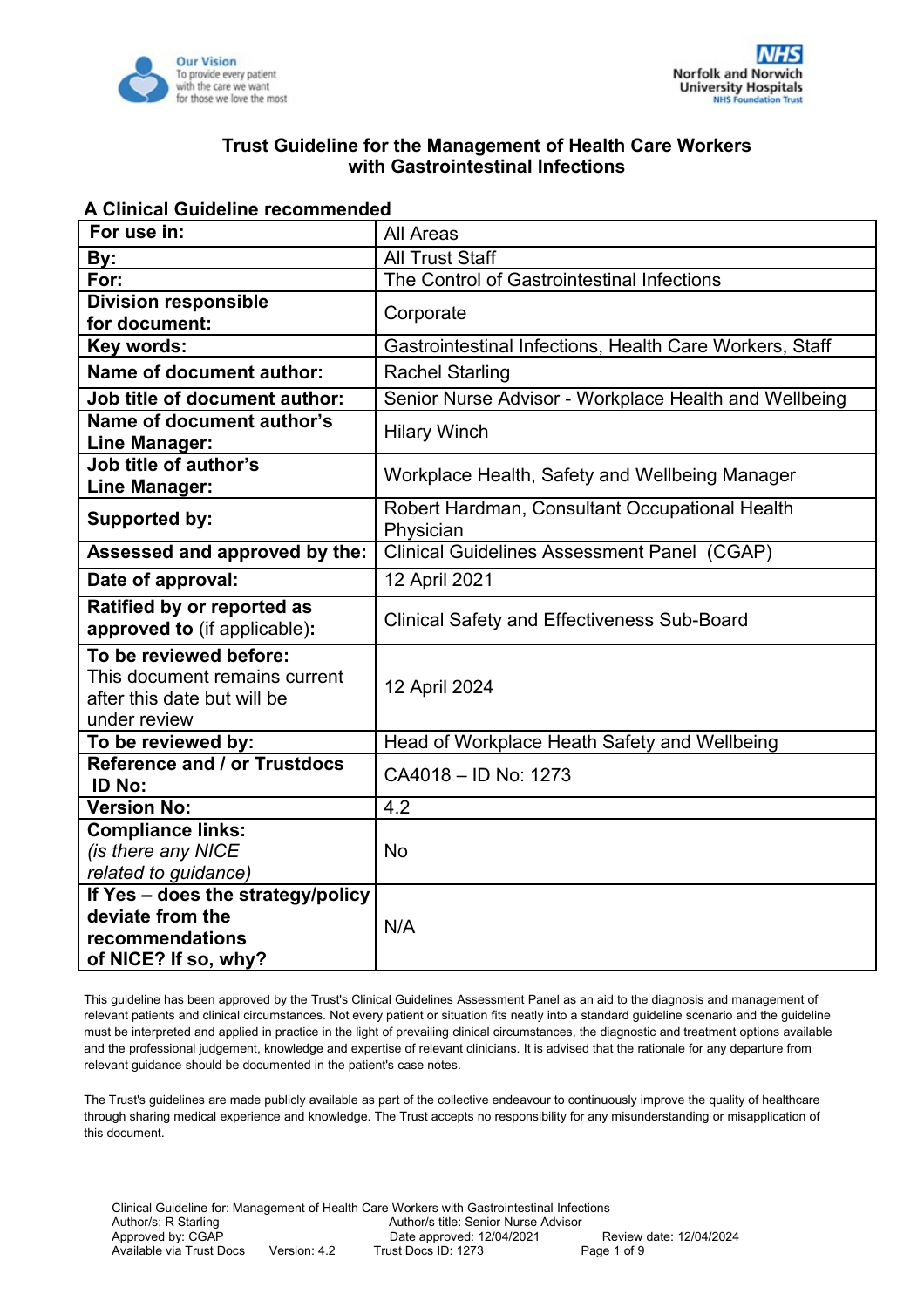

# **Version and Document Control:**

| <b>Version</b><br><b>Number</b> | Date of<br><b>Update</b> | <b>Change Description</b>                                                                                                                                         | <b>Author</b>          |
|---------------------------------|--------------------------|-------------------------------------------------------------------------------------------------------------------------------------------------------------------|------------------------|
| 4.1                             | 24/04/2020               | No clinical changes to document at this time,<br>but due to Covid-19 it has been given a short<br>review date to allow for a thorough review at a<br>future date. | <b>Rachel Starling</b> |
| 4.2                             | 30/03/2021               | No Clinical changes required- references<br>updated to include 'Infection Control Staff<br>Screening Policy' - Trustdocs Id: 16625                                | <b>Rachel Starling</b> |
|                                 |                          |                                                                                                                                                                   |                        |
|                                 |                          |                                                                                                                                                                   |                        |

## **This is a Controlled Document**

Printed copies of this document may not be up to date. Please check the hospital intranet for the latest version and destroy all previous versions.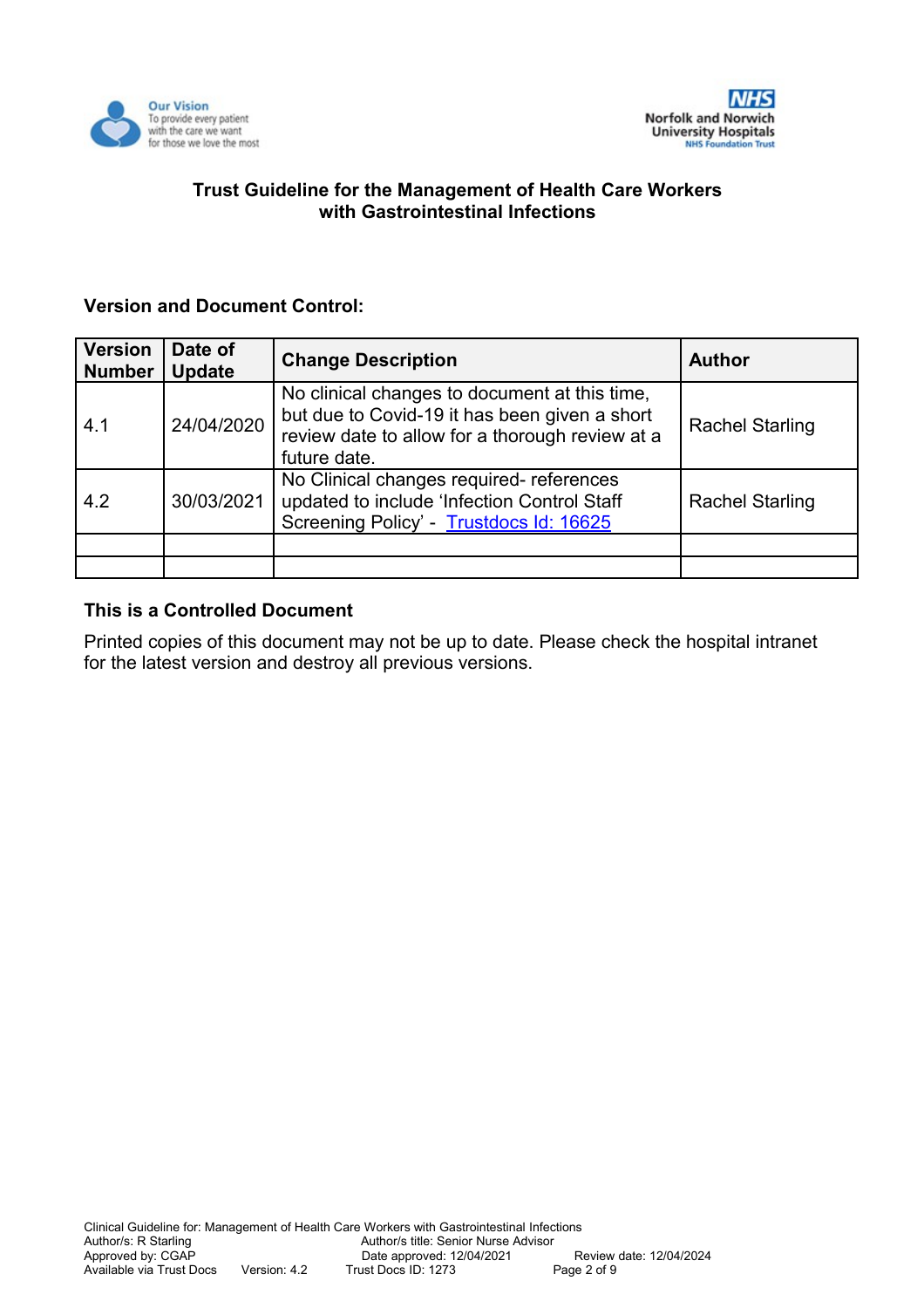# **Trust** *Policy / Guideline* **for the Management of:** *Condition or Procedure* **in Adults and / or Children (title needed on every page)**

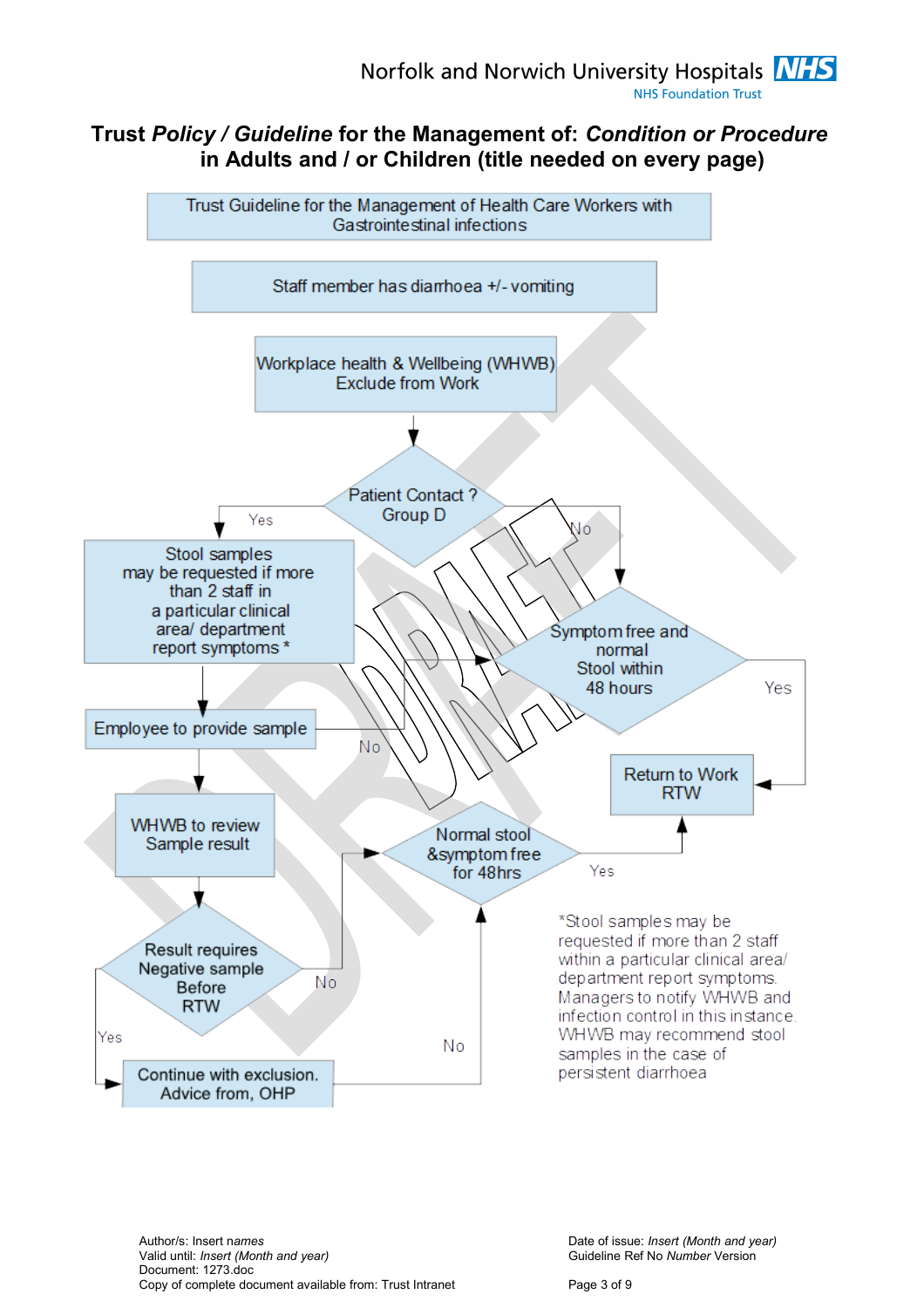



# **Objective**

To provide guidance on the management of staff presenting with any gastrointestinal infections.

To minimise the risk and to control the spread of gastrointestinal infections between staff and patients.

## **Rationale**

This guideline is written in line with Health Protection Agency (HPA) guidance that all cases of gastroenteritis must be regarded as infectious and should normally be excluded from work at least until 48 hours after the person is free from diarrhoea and/or vomiting. Specific guidance from the HPA can be followed if stool specimen indicates individual organisms and conditions.

## **Definitions of Terms used / Glossary** (if applicable)

#### **Broad recommendations**

This guideline provides advice and recommendation on the exclusion from work of identified groups of staff who present / contact Workplace Health & Wellbeing with gastrointestinal infections and the clearance requirements before a return to work is possible.

All non-patient contact staff who present / contact Workplace Health & Wellbeing with a gastrointestinal infection will be advised to be absent from work until 48 hours symptom free.

Any staff member with patient contact who presents / contacts Workplace Health & Wellbeing with a gastrointestinal infection will be advised to be absent from work until 48 hours symptom free.

Stool samples may be requested if more than 2 staff within a particular clinical area/department report symptoms to assist with epidemiology. Refer to Infection Control Staff Screening Policy ID 16625 for additional information/ advice can be found where staff screening is required

Managers to notify WHWB and infection Prevention and control (IP&C) if 2 or more staff within their area report symptoms in order for the process to be implemented. WHWB will notify IP&C of any areas where a positive result is identified.

WHWB may recommend stool sampling in the case of persistent diarrhoea with no obvious known cause **(audit results - see compliance table)**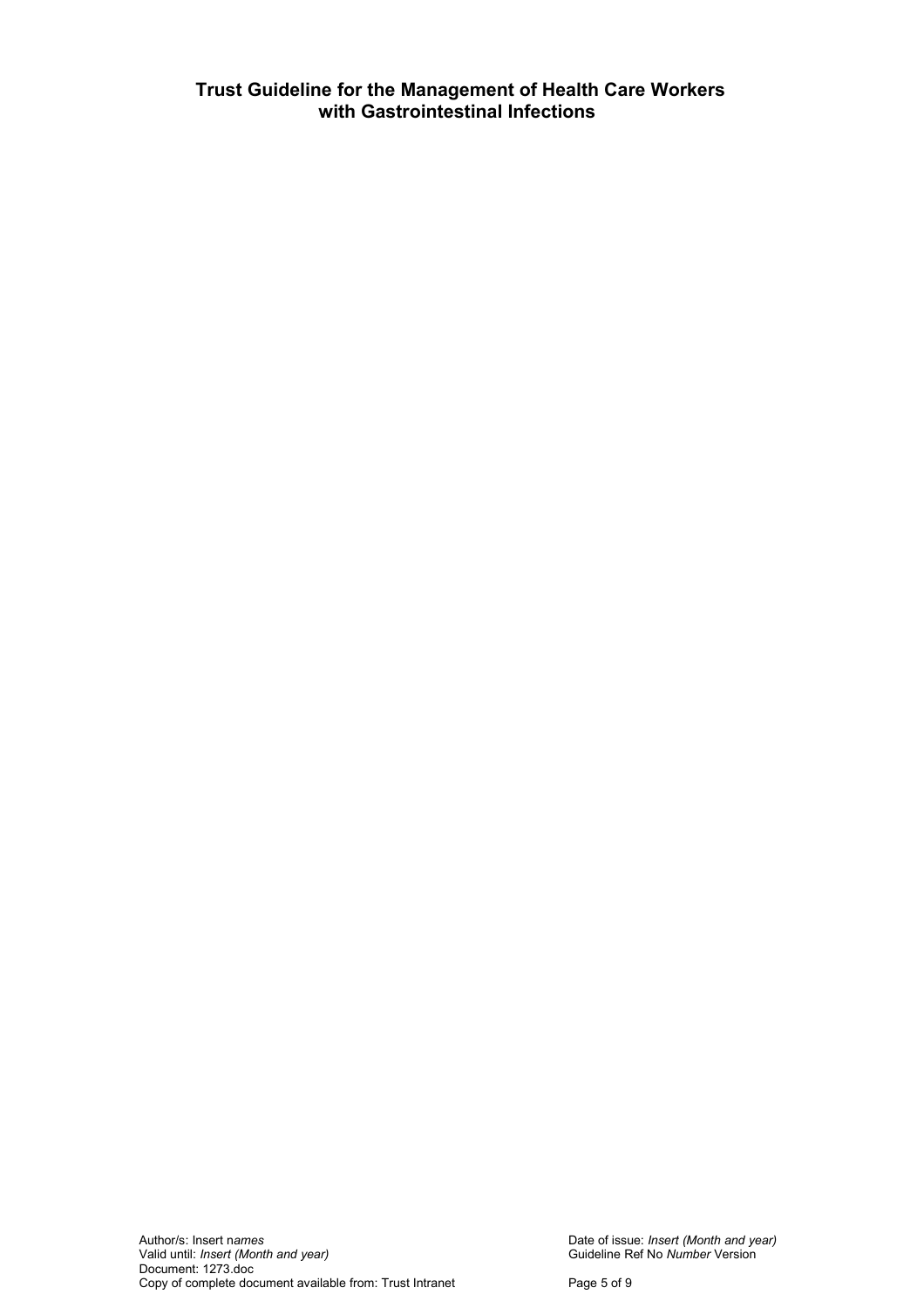**Summary of development and consultation process undertaken before registration and dissemination**

**This guideline has been developed by the Workplace Health & Wellbeing and the Infection Prevention & Control Department. Distribution list / dissemination method**

This guideline has been disseminated and distributed using the following methods

- Trust Intranet
- Departments
- Infection Prevention & Control Manual
- Operations Centre
- Library
- Meetings/training sessions held by Infection Control Team and Workplace Health & Wellbeing
- Communicable Disease Control
- Included in induction and mandatory training updates for all staff

## **References**

- Preventing person-to-person spread following gastrointestinal infection: guidelines for public health physicians and environmental health officers. Communicable Disease and Public Health (2004) 7 (4), 362-384. [http://webarchive.nationalarchives.gov.uk/](http://webarchive.nationalarchives.gov.uk/+/http://www.hpa.org.uk/cdph/issues/CDPHvol7/No4/guidelines2_4_04.pdf) [+/http://www.hpa.org.uk/cdph/issues/CDPHvol7/No4/guidelines2\\_4\\_04.pdf](http://webarchive.nationalarchives.gov.uk/+/http://www.hpa.org.uk/cdph/issues/CDPHvol7/No4/guidelines2_4_04.pdf)
- Infection Prevention & Control Team. Trust Guideline for the Management of Major & Limited Outbreaks of Viral Vomiting and/or Diarrhoea (can be found on intranet by clicking on guidelines then infection control manual and is document A3).
- Heyman, D (2014) Control of Communicable Diseases Manual 20<sup>th</sup> Edition, APHA Press
- [http://www.hpa.org.uk/infections/topics\\_az/gastro/menu.htm](http://www.hpa.org.uk/infections/topics_az/gastro/menu.htm)
- Infection Control Staff Screening Policy - [Trustdocs Id: 16625](http://trustdocs/Doc.aspx?id=16625)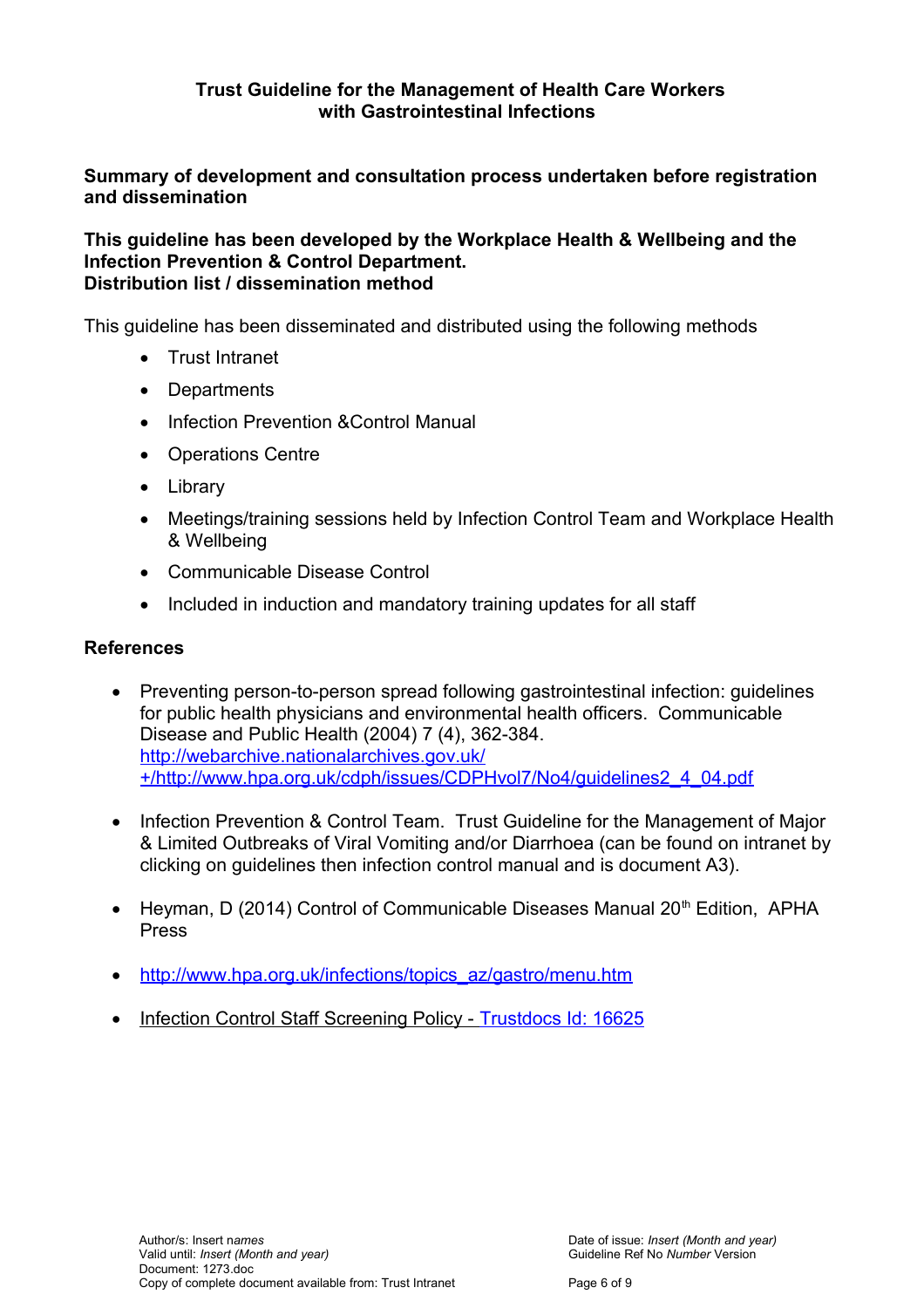## **General Guidance**

# **Appendix A**

## a) **General Advice / Principles of Management**

All cases of gastroenteritis should be regarded as infectious, although diarrhoea and vomiting may be caused by many agents both infective and non-infective. Any liquid stool is liable to result in contamination of the hands and the environment causing the dissemination of faecal organisms.

The practice of **good personal hygiene** (i.e. vigorous hand washing) is essential for the control of these infections.

Further guidance on risk groups and good practice is attached and is consistent with the guidance offered by HPA.

**All Trust Staff** - should not attend work until free of diarrhoea and vomiting for 48 hours. (More serious cases, such as infections with *Salmonella typhi* and *paratyphi, Shigella dysenteriae* or *E-coli 0157* require more stringent management).

**Patients** – if there is a suspicion that two or more cases of gastrointestinal illness are linked, the IP&C Team must be informed on telephone Ext. 5847 (01603 289847).

**Staff** – if there is a suspicion that two or more cases of gastrointestinal illness are linked, the Workplace Health & Wellbeing team must be informed as soon as possible during normal working hours (0830 to 1700, Mondays to Fridays) on Ext. 3035 (01603 287035). (See A3 Trust Guideline as in References/source documents above).

\* Where two or more suspected cases are noted (i.e. a suspected outbreak) a laboratory identification of a causative organism need not necessarily be awaited. Stool samples may be requested if 2 or more staff within a particular clinical area/department report symptoms. Managers to notify WHWB and infection control in order for the process to be implemented. WHWB will notify Infection Prevention and Control of any areas where a positive result is identified.

WHWB may recommend stool sampling in the case of persistent diarrhoea with no obvious/ known cause

\* Workplace Health & Wellbeing team will liaise with the CCDC or the Infection Prevention & Control Team about individual cases for further advice or where notification of a case if indicated. Confidentiality will be kept within the Workplace Health & Wellbeing for Workplace Health & Wellbeing team and Infection Control Team.

\* The CCDC should be informed if a notifiable organism is grown on stool sample, e.g. Salmonella typhi / paratyphi, Escherichia Coli 0157, etc).

\* The Consultant in Communicable Disease Control (CCDC) should be informed if an outbreak is suspected. Contact details are via the Communicable Disease Surveillance Centre, Colindale, London. Telephone: 0208 200 6868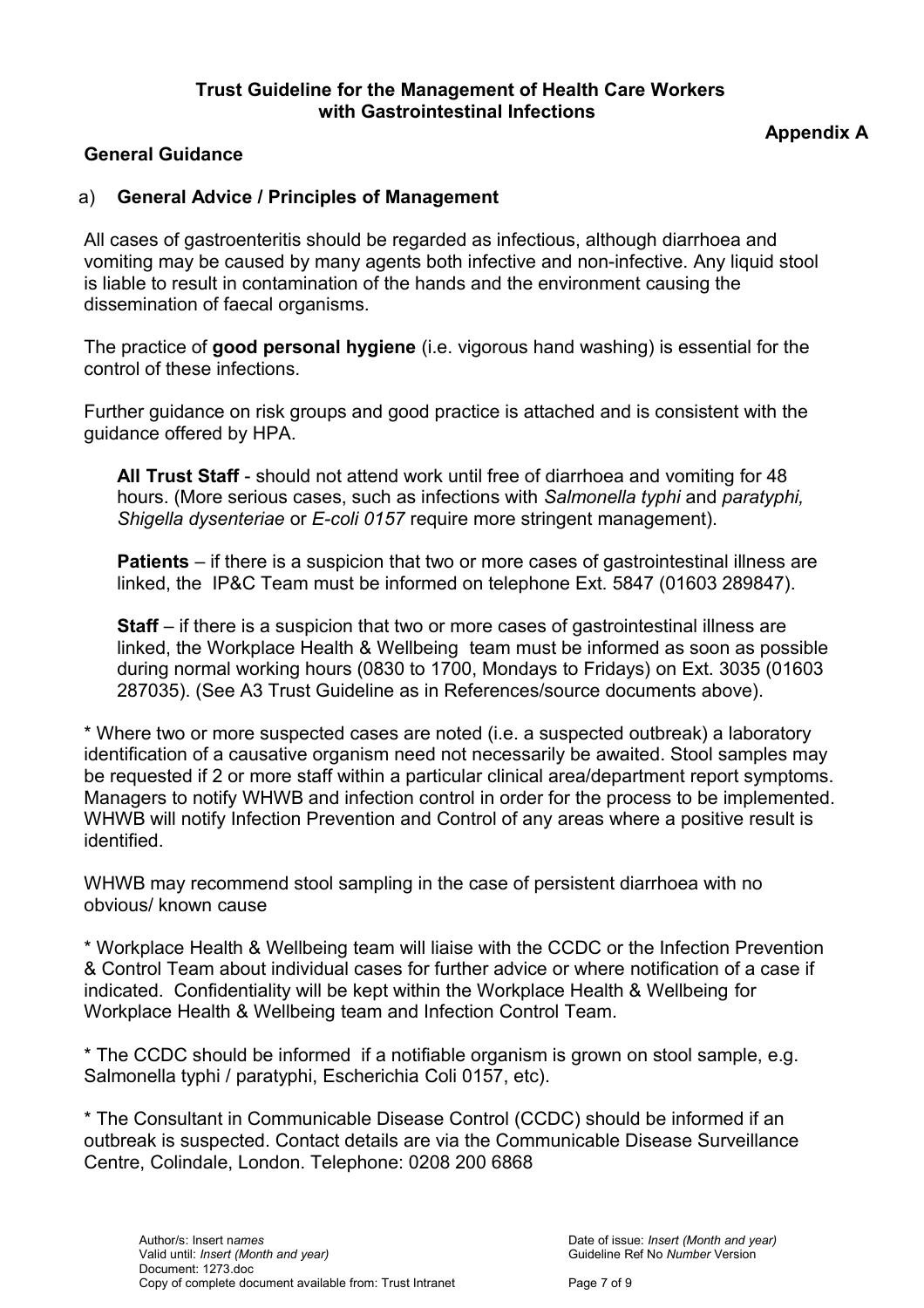# **Appendix B**

# **Groups that pose an increased risk of spreading infection**

It is particularly important to assess infected people who belong to one of the four groups for whom special action should be considered.

# **Group A**

Any person of doubtful personal hygiene or with unsatisfactory toilet, hand-washing or hand drying facilities at home, work or school.

# **Group B**

Children who attend pre-school groups or nursery.

## **Group C**

People whose work involves preparing or serving unwrapped foods not subjected to further heating.

## **Group D:**

Clinical and social care staff who have direct contact with highly susceptible patients or persons in whom a gastrointestinal infection would have particularly serious consequences

## **Exclusion criteria**

Specific exclusion criteria for those in risk groups can be found in: [http://webarchive.nationalarchives.gov.uk/](http://webarchive.nationalarchives.gov.uk/+/http://www.hpa.org.uk/cdph/issues/CDPHvol7/No4/guidelines2_4_04.pdf) [+/http://www.hpa.org.uk/cdph/issues/CDPHvol7/No4/guidelines2\\_4\\_04.pdf](http://webarchive.nationalarchives.gov.uk/+/http://www.hpa.org.uk/cdph/issues/CDPHvol7/No4/guidelines2_4_04.pdf)

## **People who do NOT pose an increased risk**

People not in the above risk groups present a minimal risk of spreading gastrointestinal illness and may return to any form of work from 48 hours after they have recovered clinically and their stools have returned to normal consistency.